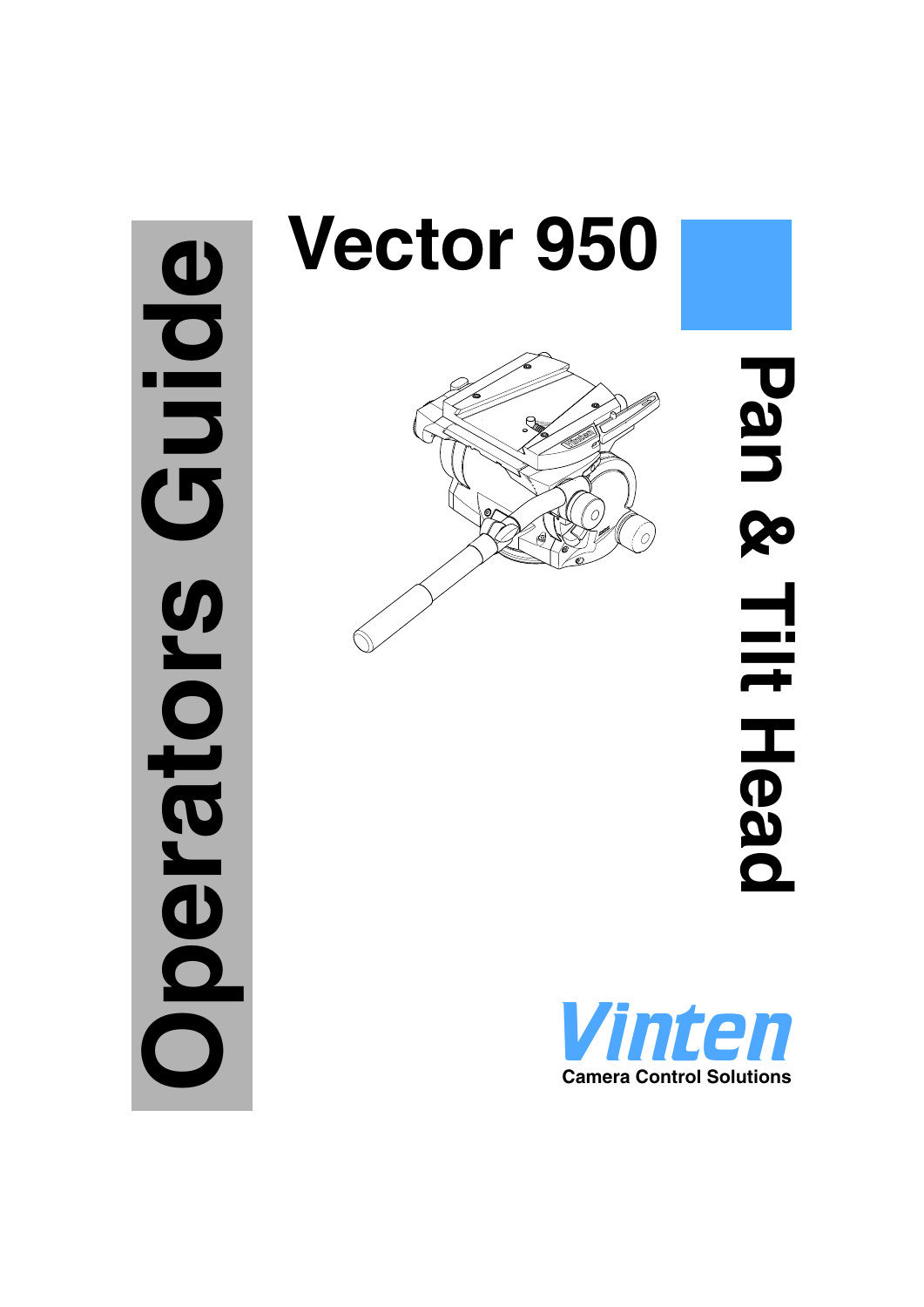

**Publication Part No. V3996-4980 Issue 1**

Copyright © Vinten Broadcast Limited 2005

All rights reserved throughout the world. No part of this document may be stored in a retrieval system, transmitted, copied or reproduced in any way including, but not limited to, photocopy, photograph, magnetic or other record without the prior agreement and permission in writing of Vinten Broadcast Limited.

Vinten, Vector and Quickfix are registered trademarks of Vinten Broadcast Limited.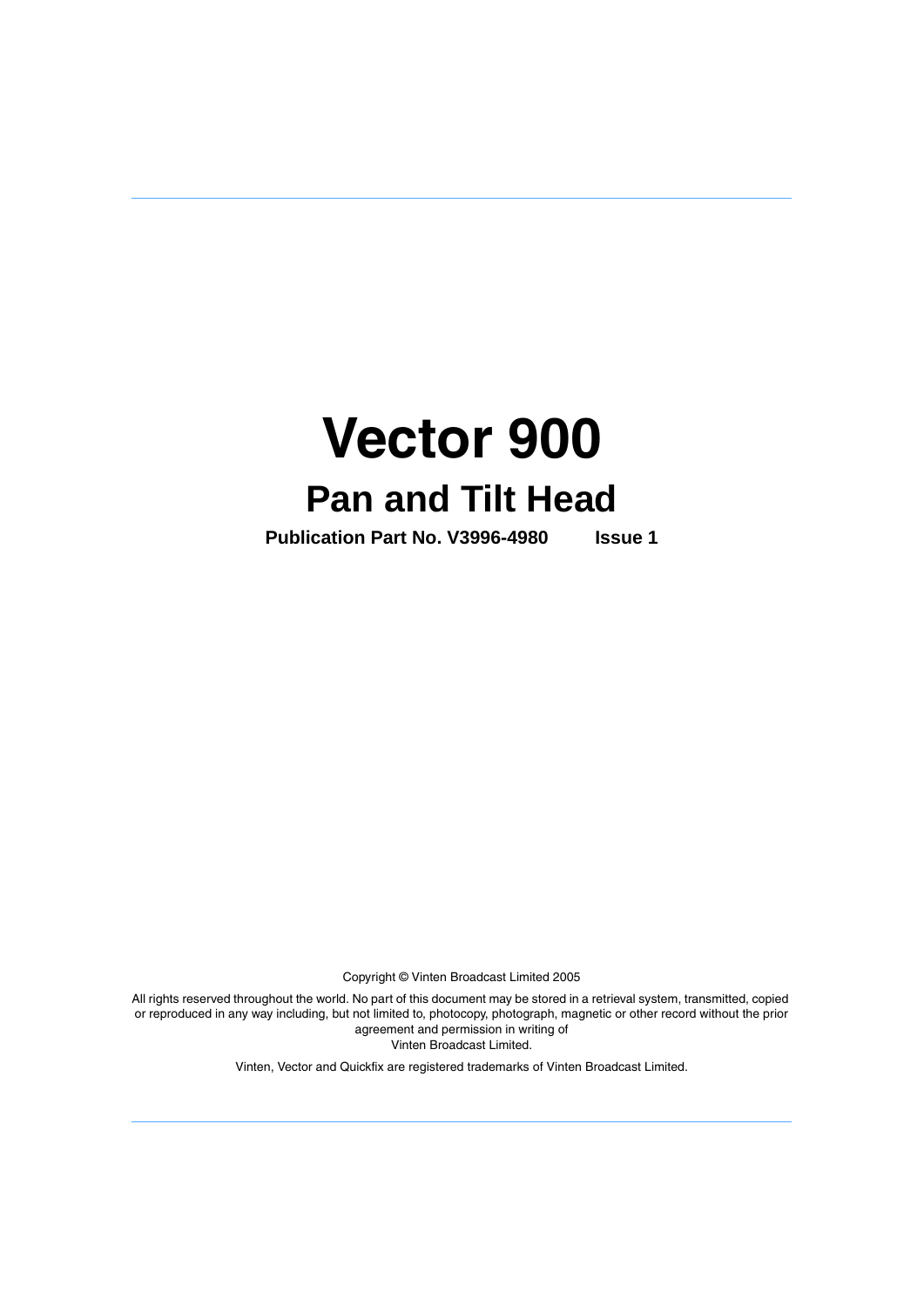# **Preface**

# <span id="page-2-0"></span>**Thank you and congratulations on your new Vector 950 from Vinten**

We want you to get the most from your new Vector 950, and therefore encourage you to read this operators guide to familiarise yourself with its many features, some of which may be new to you. It also covers essential health and safety information and a section on maintenance that will ensure you keep your new product in perfect condition.

To receive additional benefits, register with Vinten now, on line by visiting www.vinten.com/register, or by completing the enclosed form.

# **Features and benefits of your new Vector 950**

The Vector 950 has been specifically designed to meet the exacting demands of camera operators working with full facility studio and OB cameras. The Vector 950 offers a high level of control with many unique features.

- **Suitable for a wide range of cameras, from 16-120 kg (35-264.5 lb) at 150 mm (6 in.) C of G and supplied with a wedge adaptor.**
- **The unique Perfect Balance system provides infinite adjustment, enabling you to achieve perfect camera balance throughout the tilt range, regardless of drag setting.**
- **A retractable adjuster provides extensive camera fore and aft movement so that you can position the camera easily and perfectly.**
- **The digital counterbalance display provides an LCD numerical display, indicating the level of counterbalance chosen to balance the camera. This is particularly useful if you regularly change your camera, lens, viewfinder or battery combination, as you can quickly 'dial in' the number that suits that particular combination.**
- **You can keep up with the action as it happens with the responsive TF Drag control. It provides a wide range of infinitely adjustable, frictionless drag from very light to extremely heavy, suitable for operating conditions down to - 40°C and up to + 60°C. The TF drag system also allows you to pan extremely quickly or "whip pan" from one position to another, recovering instantly without any spring back.**
- **You can set up easily in low light conditions using the illuminated level bubble and back-lit display.**
- **Easy to carry, with an integral, fold-away handle.**

**Once again, thank you for choosing the Vector 950.** 

### <span id="page-2-1"></span>**We are confident it will give you many years of reliable performance.**

# **Safety - read this first**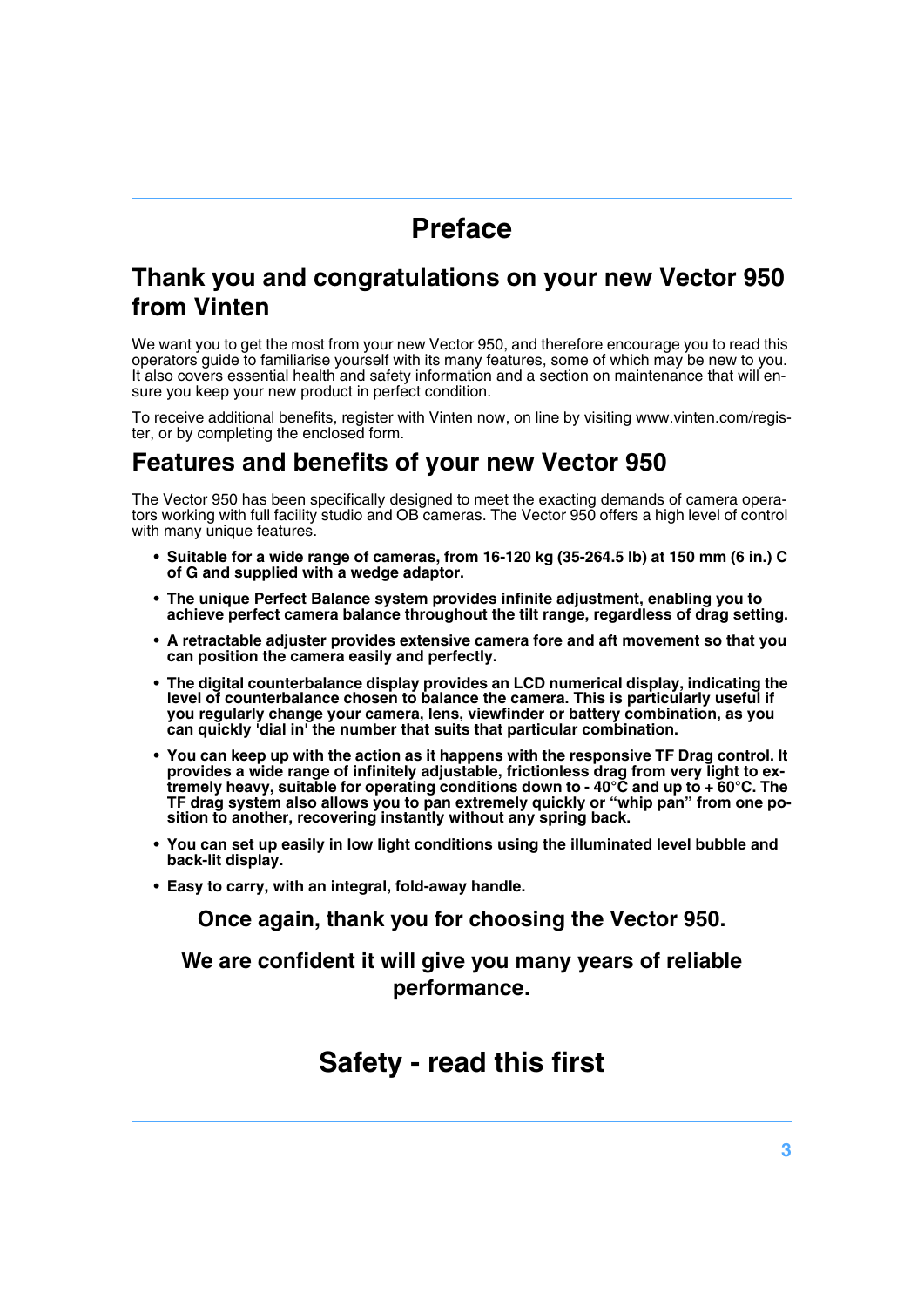### **Warning Symbols in this Operators Guide**



Where there is a risk of personal injury, injury to others, or damage to the pan and tilt head or associated equipment, comments appear, highlighted by the word **WARNING!** and supported by the warning triangle symbol.

# **Technical data**

<span id="page-3-0"></span>Weight 15 kg (33 lb)

Height to wedge adaptor mounting face 24.8 cm (11.3 in.)

Pan range 360° and 360° and 360° and 360° and 360° and 360° and 360° and 360° and 360° and 360° and 360° and 360°

Pedestal/tripod fixing Four-hole flat base Four-hole flat base

Length 22.5 cm (8.9 in.)

Width 34.2 cm (13.5 in.)

Typical payload 16-120 kg (35-264.5 lb) - See balance graph (Fig 3)

Tilt range Tilt range 60 kg payload to  $\pm 90^\circ$ , 120 kg payload to  $\pm 60^\circ$ 

Operating temperature range  $-40^{\circ}$ C to + 60°C (-40°F to + 140°F)

`Quickfix' adaptor Mitchell adaptor

# **Further information**

<span id="page-3-1"></span>For further information or advice regarding this pan and tilt head, please contact Vinten Broadcast Limited, your local Vinten distributor (see back cover) or visit our website.

For details on maintenance and spare parts, please refer to the Vector 950 Pan and Tilt Head Maintenance Manual and Illustrated Parts List (Publication Part No. V3996-4990) This is obtainable from Vinten Broadcast Limited or your local Vinten distributor. For information on-line, visit our website at

### **www.vinten.com.**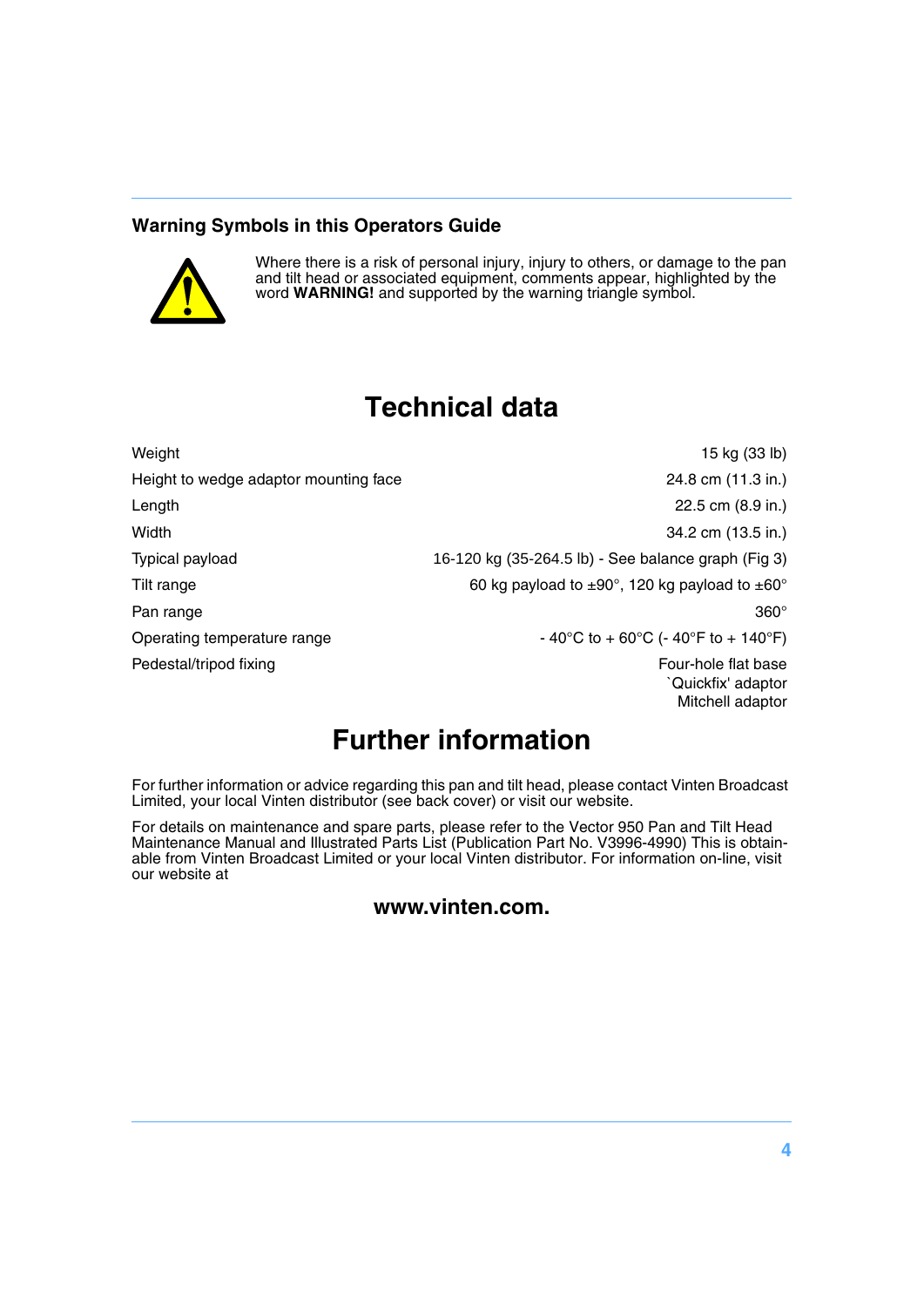# **Contents**

| Page                |  |
|---------------------|--|
|                     |  |
|                     |  |
|                     |  |
|                     |  |
| <b>Introduction</b> |  |
|                     |  |
|                     |  |
|                     |  |
|                     |  |
|                     |  |
|                     |  |
|                     |  |
|                     |  |
|                     |  |
|                     |  |
| <b>Operation</b>    |  |
|                     |  |
|                     |  |
|                     |  |
|                     |  |
|                     |  |
|                     |  |
|                     |  |
|                     |  |
|                     |  |
| <b>Servicing</b>    |  |
|                     |  |
|                     |  |
|                     |  |
|                     |  |
|                     |  |
|                     |  |
|                     |  |
|                     |  |
|                     |  |
|                     |  |

# **Associated publication**

Vector 950 Pan and Tilt Head Maintenance Manual Publication Part No. V3996-4990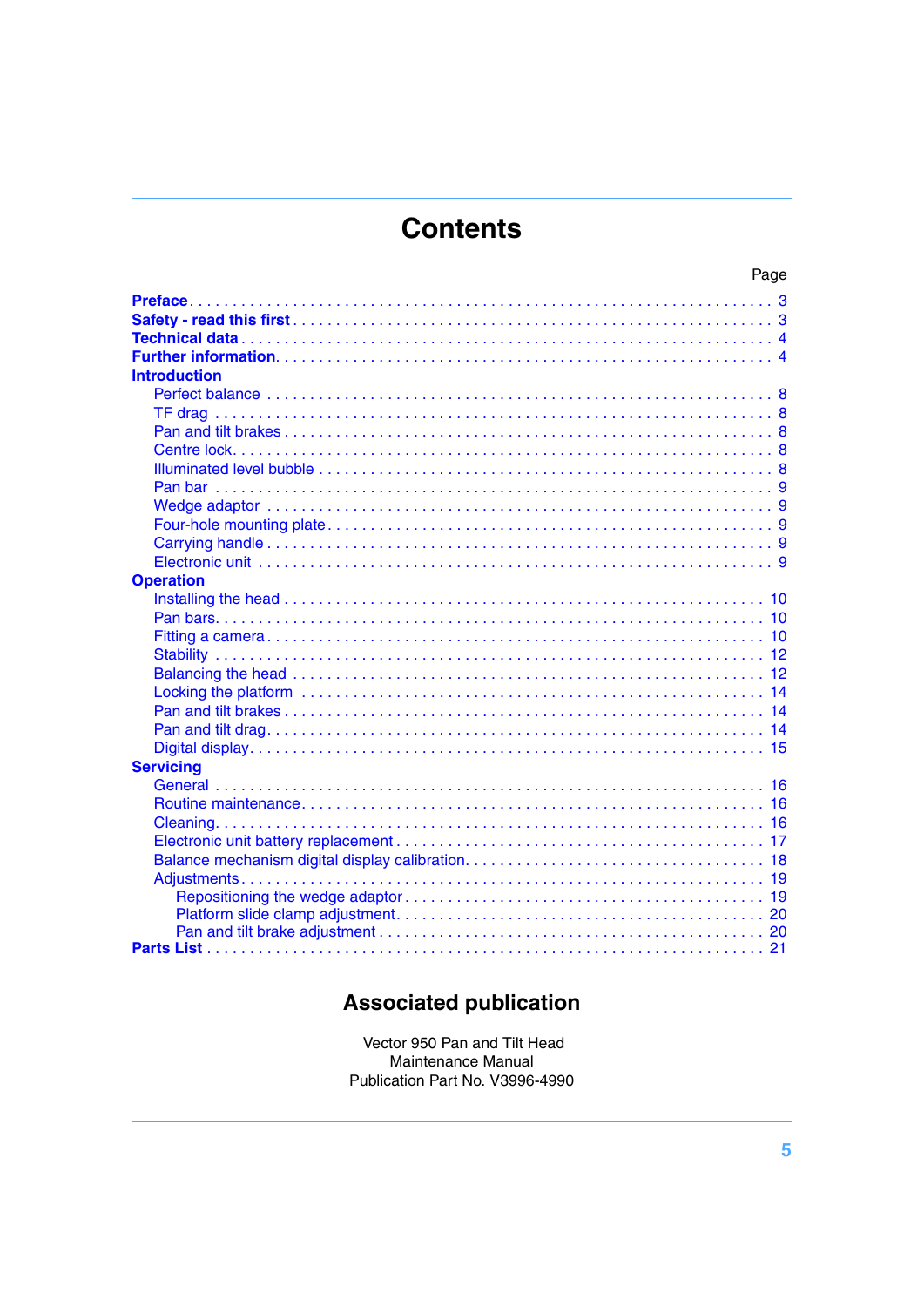<span id="page-5-14"></span><span id="page-5-12"></span><span id="page-5-8"></span><span id="page-5-7"></span>

<span id="page-5-13"></span><span id="page-5-11"></span><span id="page-5-10"></span><span id="page-5-9"></span><span id="page-5-6"></span><span id="page-5-5"></span><span id="page-5-4"></span><span id="page-5-3"></span><span id="page-5-2"></span><span id="page-5-1"></span><span id="page-5-0"></span>**Vector 950 Pan and Tilt Head (Right-Hand Side)**

| (1)  | Wedge adapter operating lever   |
|------|---------------------------------|
| (2)  | Sliding plate adjustment handle |
| (3)  | Carrying handle                 |
| (4)  | Centre lock plunger             |
| (5)  | Balance knob                    |
| (6)  | Tilt brake lever                |
| (7)  | Pan brake lever                 |
| (8)  | Centre lock release lever       |
| (9)  | Illuminated level bubble        |
| (10) | Timer button                    |
| (11) | Digital display                 |
| (12) | <b>Illumination button</b>      |
| (13) | Graduated sliding plate         |
| (14) | Wedge adapter                   |
| (15) | Wedge adapter mounting screw    |
|      |                                 |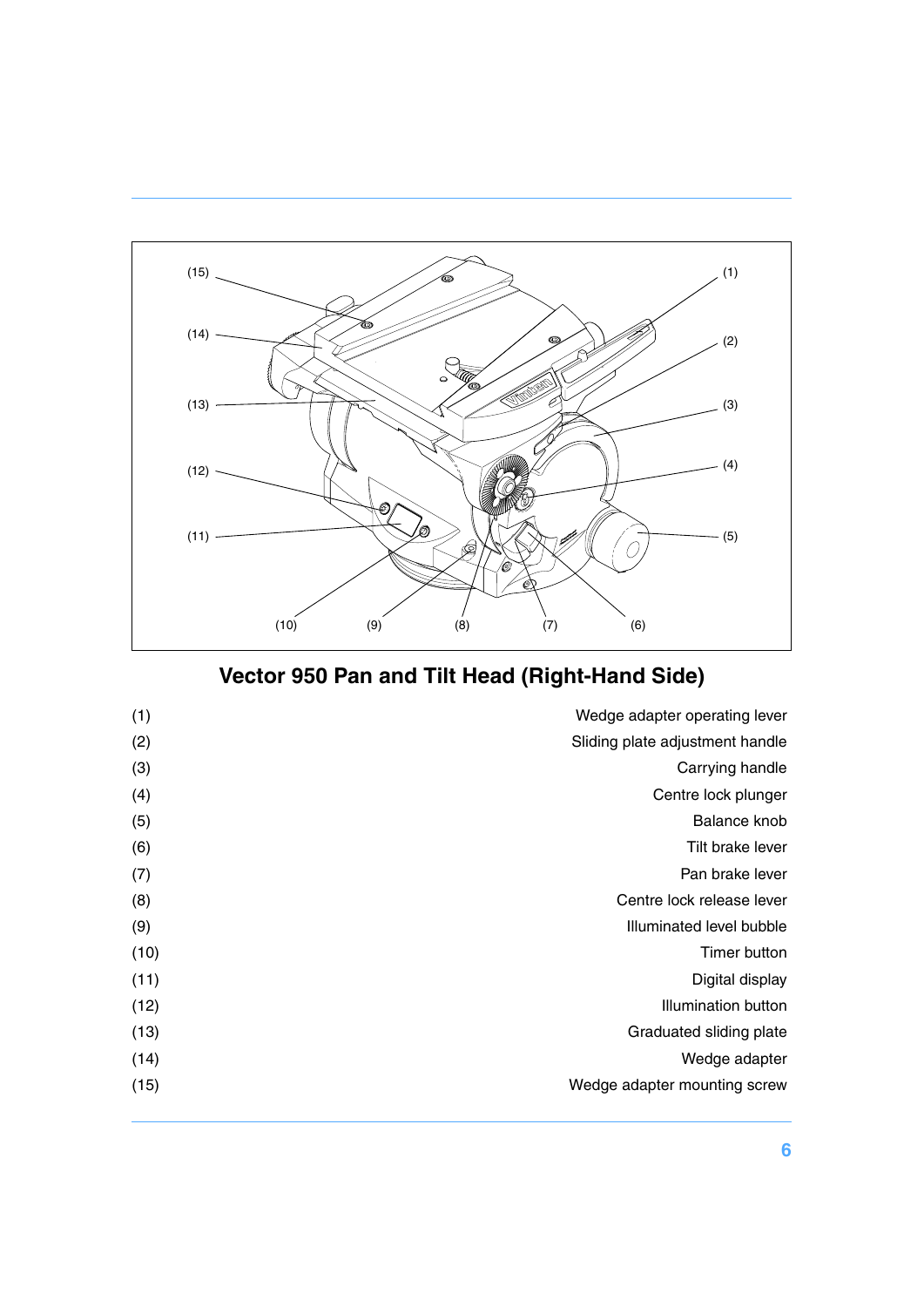<span id="page-6-4"></span>

# <span id="page-6-6"></span><span id="page-6-5"></span><span id="page-6-3"></span><span id="page-6-2"></span><span id="page-6-1"></span><span id="page-6-0"></span>**Vector 950 Pan and Tilt Head (Left-Hand Side)**

| (16) | Sliding plate clamp lever |
|------|---------------------------|
| (17) | Pan bar mounting          |
| (18) | Tilt drag adjustment knob |
| (19) | Pan drag adjustment knob  |
| (20) | <b>Battery cover</b>      |
| (21) | Mitchell adapter key way  |
| (22) | Four-hole mounting plate  |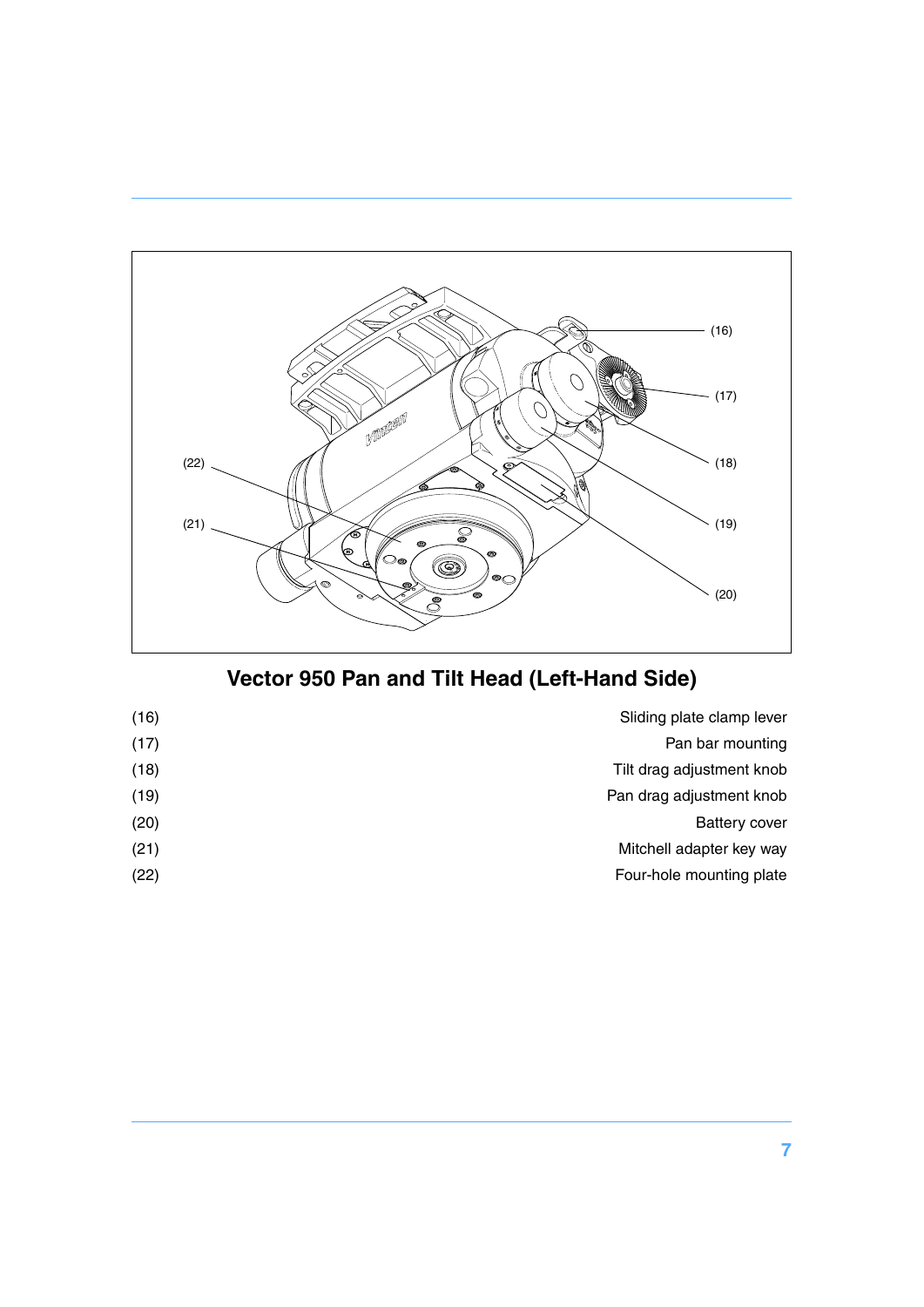# **Introduction**

<span id="page-7-0"></span>The Vector 950 pan and tilt head embodies a unique and patented spring counterbalancing mechanism, thin film (TF) drag assemblies for pan and tilt motions and an adjustable camera mounting plate.

# <span id="page-7-1"></span>**Perfect balance**

The spring counterbalancing mechanism comprises four springs operating against a three-dimensional cam connected to the camera mounting platform. The balance mechanism is adjusted by a knob [\(5\)](#page-5-0), situated on the right front lower part of the main body, which varies the mechanical advantage between the cam and the springs. The knob has a 'push in and turn' action and is fitted with a clutch to prevent inadvertent damage to the balance mechanism.

Maximum and minimum payloads that can be balanced, and tilt ranges, are dependent on the weight of the camera and accessories and on the centre of gravity (C of G) height.

The graph shows the range of load and C of G height that can be maintained in balance. The shaded area of graph corresponds to those load/C of G combinations that can be balanced over the full tilt range. The area to the right indicate the progressively reducing tilt range with greater load and higher C of G.

Where a load/C of G combination falls outside of the graph it will be necessary to increase or decrease the weight or the C of G height - if possible - to enable the head to balance the load.

A digital display [\(11\)](#page-5-1) indicates the setting of the balance mechanism on a scale of 0-100. The display is active when the balance knob  $(5)$  is turned and extinguishes automatically approximately 15 seconds after adjustments are complete. The display may be lit by pressing the illumination button [\(12\).](#page-5-2) The battery for the system is housed in a compartment in the base of the head, closed by a cover  $(20)$ .

# <span id="page-7-2"></span>**TF drag**

Both the pan and tilt mechanisms incorporate the Vinten thin film (TF) system to ensure smooth movement of the camera about these axes and are fitted with control knobs [\(18\)](#page-6-1)[\(19\)](#page-6-2) to adjust the drag setting. The whip-pan facility is unaffected by the pan drag setting. Both drag knobs are provided with scales illuminated by the button [\(12\).](#page-5-2) The lights will go out after approximately 15 seconds.

# <span id="page-7-3"></span>**Pan and tilt brakes**

Friction brakes on each axis allow the head to be locked at any chosen position. The operating levers for both brakes  $(6)(7)$  $(6)(7)$  are located side-by-side on the right-hand side of the head.

# <span id="page-7-4"></span>**Centre lock**

A centre lock [\(4\)](#page-5-5) allows the head to be locked in the horizontal position.

# <span id="page-7-5"></span>**Illuminated level bubble**

A level bubble [\(9\),](#page-5-6) illuminated by pressing the illumination button [\(12\),](#page-5-2) is fitted to the rear of the head. The same button also illuminates the pan and tilt drag knob scales and the LCD display. The light will go out after approximately 15 seconds.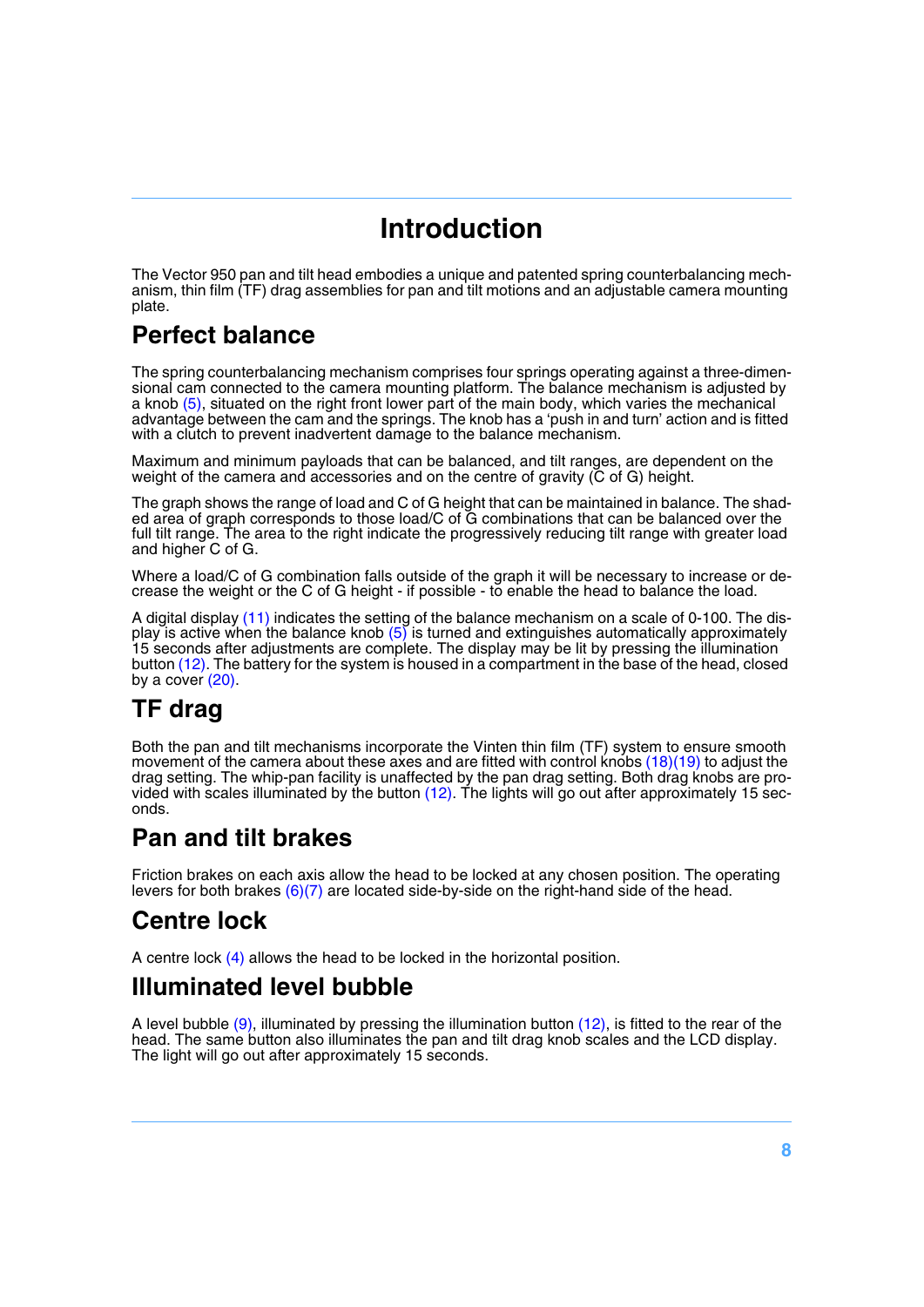# <span id="page-8-0"></span>**Pan bar**

Pan bar mounting points [\(17\)](#page-6-3) are located at the rear of the head, on either side of the camera mounting platform. A telescopic pan bar is supplied and is attached using a pan bar clamp, with angular adjustment available on the mount serrations. A second pan bar may be fitted.

# <span id="page-8-1"></span>**Wedge adaptor**

The camera is attached to the head by means of a wedge adaptor  $(14)$ , which is mounted on a graduated sliding plate [\(13\)](#page-5-8). The position of the slide plate is adjusted by a retractable knob [\(2\)](#page-5-9) and a clamp [\(16\)](#page-6-4) is provided to hold the slide plate in position.

# <span id="page-8-2"></span>**Four-hole mounting plate**

The head is provided with a standard Vinten four-hole mounting plate [\(22\)](#page-6-5), which includes a `Quickfix' mounting and provision for use of a Mitchell adapter [\(21\).](#page-6-6)

# <span id="page-8-3"></span>**Carrying handle**

A retractable carrying handle [\(3\)](#page-5-10) is provided on the right-hand side of the head. The handle is spring-loaded to the closed position.

# <span id="page-8-4"></span>**Electronic unit**

An electronic unit is fitted to the rear of the head, powered by a battery housed in a compartment [\(20\)](#page-6-0) in the base of the head. The unit comprises a two-row digital display [\(11\)](#page-5-1) and two push-button buttons - an illumination button [\(12\),](#page-5-2) which illuminates the LCD display, levelling bubble and the pan and tilt drag knob scales for 15 seconds, and a timer button [\(10\)](#page-5-11). Pressed singly or in conjunction with each other, the buttons provide control of the time, stopwatch and calibration functions.

For a detailed description of each function, see **[Digital display](#page-14-0)** on page 15.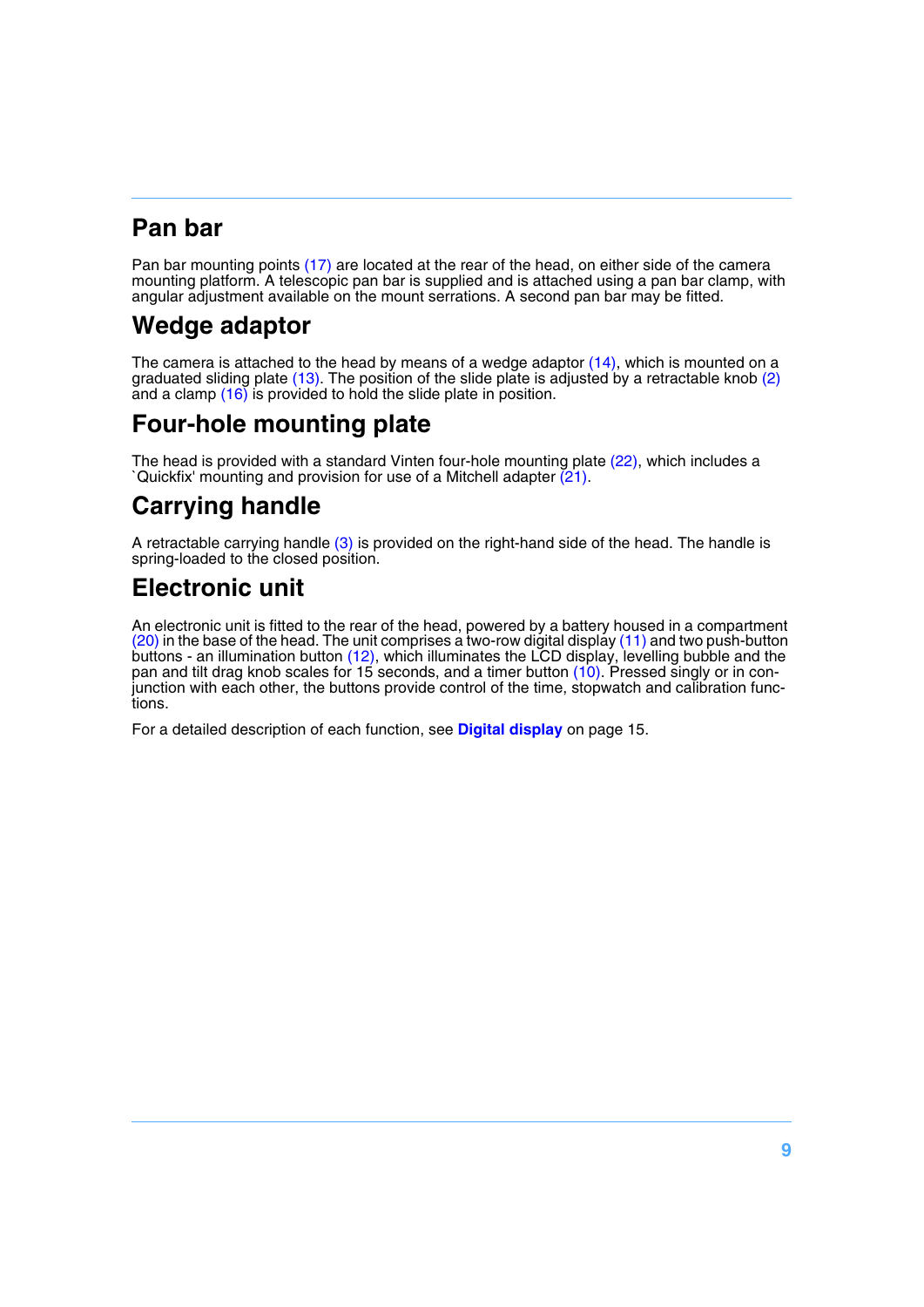# **Operation**

# <span id="page-9-1"></span><span id="page-9-0"></span>**Installing the head**



**WARNING! If using lifting equipment to raise or lower the head, use slings or straps. DO NOT use shackles. Ensure that slings or straps are securely attached to the head. A suitable lifting point is at the rear of the platform, accessed by moving the sliding plate [\(13\)](#page-5-8) to the fully forward position. DO NOT attach lifting slings or straps to the carrying handle.**

The Vector 950 head may be installed on a standard 'Vinten' tripod or pedestal using the four mounting bolts and washers provided or by using a `Quickfix' adaptor.

Adaptors are available which enable the heads to be installed on tripods or pedestals fitted with other mountings. These are listed in the Parts List under [Optional accessories.](#page-20-1)

**WARNING! Before installing the head, hold a fixing bolt in position and check that the threaded end does not project more than 12 mm (15/32 in.) above the mounting face**

After mounting the head on a tripod, use the level bubble  $(9)$  to set it level. The level bubble may be illuminated by pressing the illumination button [\(12\)](#page-5-2). The light will go out after approximately 15 seconds.

# <span id="page-9-2"></span>**Pan bars**

Fit the pan bars on the mountings [\(17\)](#page-6-3) and adjust the position of each one before tightening the clamps. Adjust the length of the telescopic pan bar. Optional fixed and short fixed pan bars are available (see [Main assemblies](#page-20-2) in the Parts List).

# <span id="page-9-3"></span>**Fitting a camera**



To fit a camera, proceed as follows:

If not already fitted, install the wedge adaptor  $(14)$  in the middle position on the sliding plate [\(13\)](#page-5-8) (see **Servicing** [on page 16\)](#page-15-0).

Attach the wedge to the camera/lens.

Ensure that the centre lock [\(4\)](#page-5-5) is engaged (see ["Locking the platform" on page 14](#page-13-0)).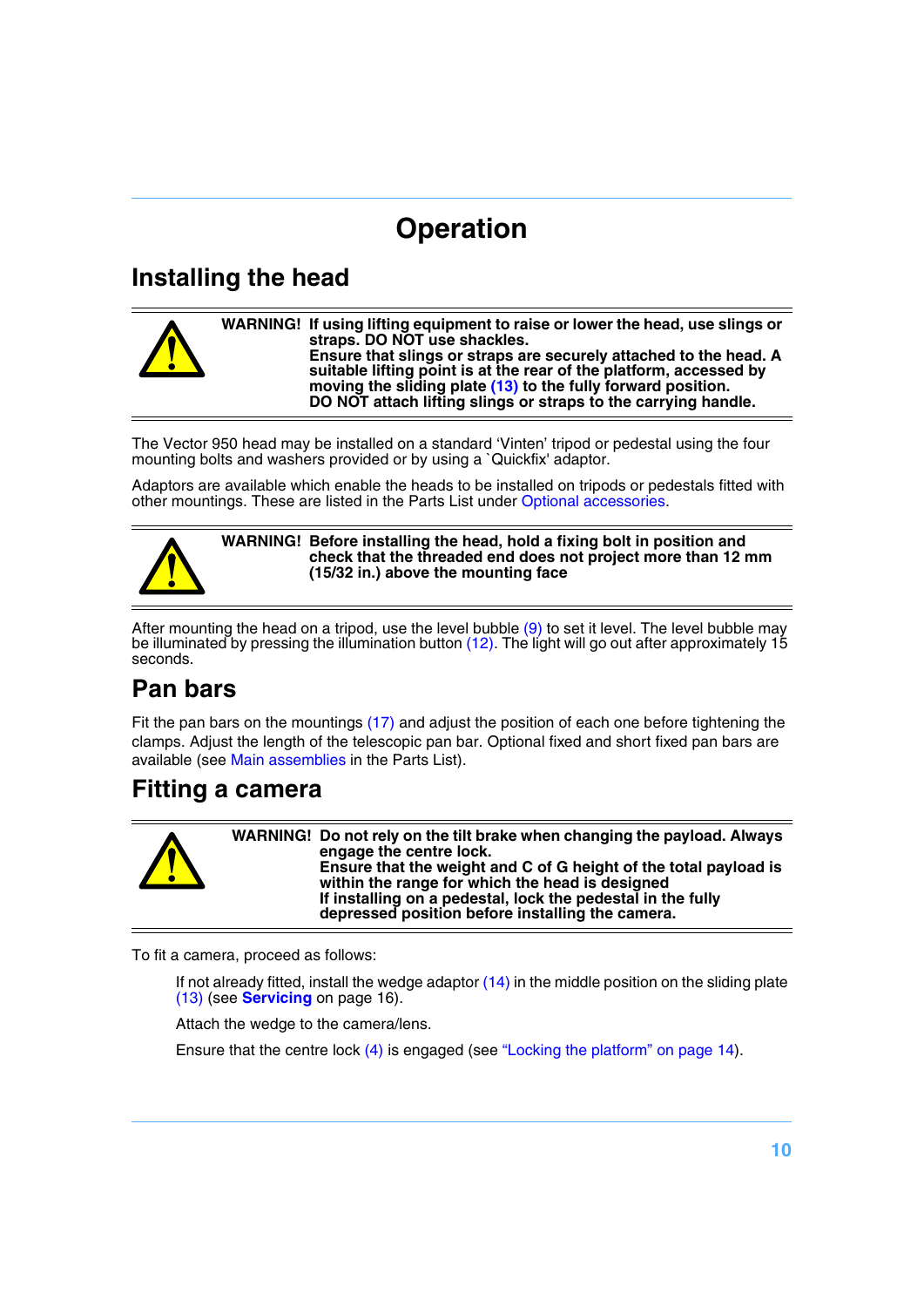Slide the wedge adaptor operating lever [\(1\)](#page-5-12) forward (parallel to the wedge) about 6 mm (1/ 4 in.) against spring tension. Pull the operating lever out, away from the body of the wedge adaptor, as far as it will go.

Insert the camera wedge into the wedge adaptor and push it forward into full engagement. Push in the operating lever [\(1\)](#page-5-12) until it lies parallel with the wedge adaptor body. During this operation resistance of the spring-loaded over-centre mechanism will be felt. As the lever reaches the end of its travel it will slide back (parallel to the wedge) to the locked position.

Confirm that the lever is in the locked position. This is indicated by coloured bands above the lever. When the green band only is visible, the lever is locked. If any of the red band can be seen, the lever is not locked.

Install the remainder of the payload (lens, zoom and focus controls, viewfinder, prompter etc).



**Balance Graph**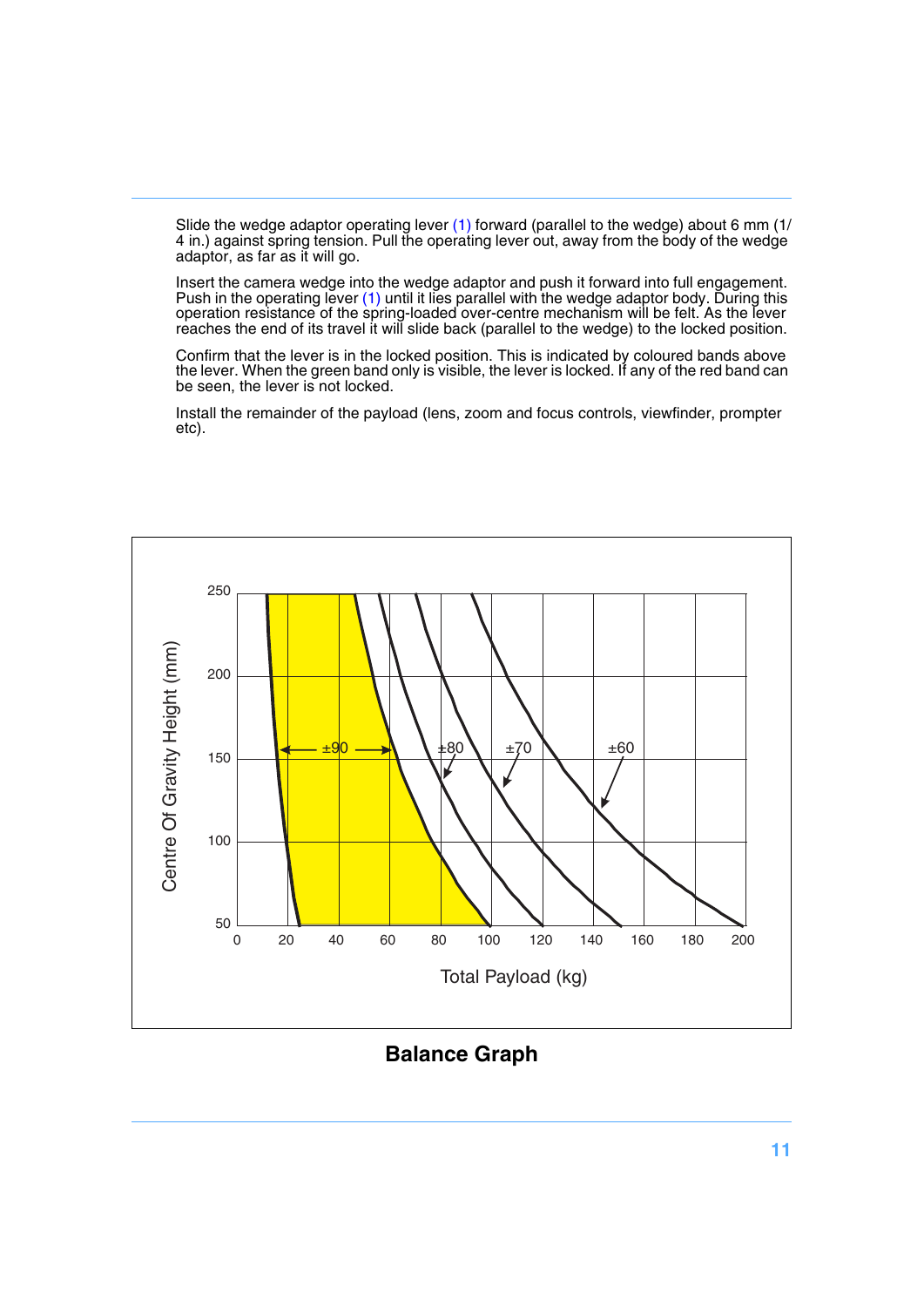# <span id="page-11-0"></span>**Stability**

|  | WARNING! When mounting the head on a tripod, it is possible to set the tri-<br>pod legs so that the centre-of-gravity of the tilted payload falls<br>outside the footprint of the tripod, leading to instability.<br>Use the mid-level or floor spreader to ensure that the tripod legs<br>are spread sufficiently so that the centre-of-gravity of the tilted<br>payload remains within the footprint of the tripod.<br>Where possible, use the tie-down hook on the tripod for addi-<br>tional stability. |
|--|-------------------------------------------------------------------------------------------------------------------------------------------------------------------------------------------------------------------------------------------------------------------------------------------------------------------------------------------------------------------------------------------------------------------------------------------------------------------------------------------------------------|
|  |                                                                                                                                                                                                                                                                                                                                                                                                                                                                                                             |

# <span id="page-11-1"></span>**Balancing the head**

**NOTE: It is important that the pan bar(s) and all camera accessories (lens, zoom and focus controls, viewfinder, prompter etc.) are fitted in their operational position before balancing the head. Any equipment fitted or adjusted later will unbalance the head.** 

Balancing the Vector 950 head achieves two objectives. Firstly, when a head is correctly balanced the operator will need a minimum amount of even effort to move the head. Secondly, once balanced, the head and its payload can be set to any tilt position and the head will maintain this position with 'hands off'.

The graph shows the range of load and C of G height that can be maintained in balance. The shaded area of graph corresponds to those load/C of G combinations that can be balanced over the full tilt range. The area to the right indicate the progressively reducing tilt range with greater load and higher C of G.

### **Fore and aft balance**

When positioning the payload it is important to be aware of the potential danger of an unbalanced payload falling away suddenly. Before disengaging the centre lock, push in and turn the balance adjustment knob  $(8)$  to its mid point setting (50 on the digital display). Depending on the payload weight, it may be necessary to increase or decrease this setting to enable the payload to be correctly balanced fore and aft.

Balance the payload fore and aft as follows:

Ensure that the centre lock is engaged (see ["Locking the platform" on page 14\)](#page-13-0) and that the camera and all accessories are fitted.

Turn the tilt drag adjustment knob [\(18\)](#page-6-1) to its minimum setting.

Push in and turn the balance adjustment knob [\(5\)](#page-5-0) to its mid point setting.



**WARNING! Be prepared to prevent the head falling away suddenly. In the event of the head falling away violently, increase the setting on the balance adjustment knob [\(5\).](#page-5-0)**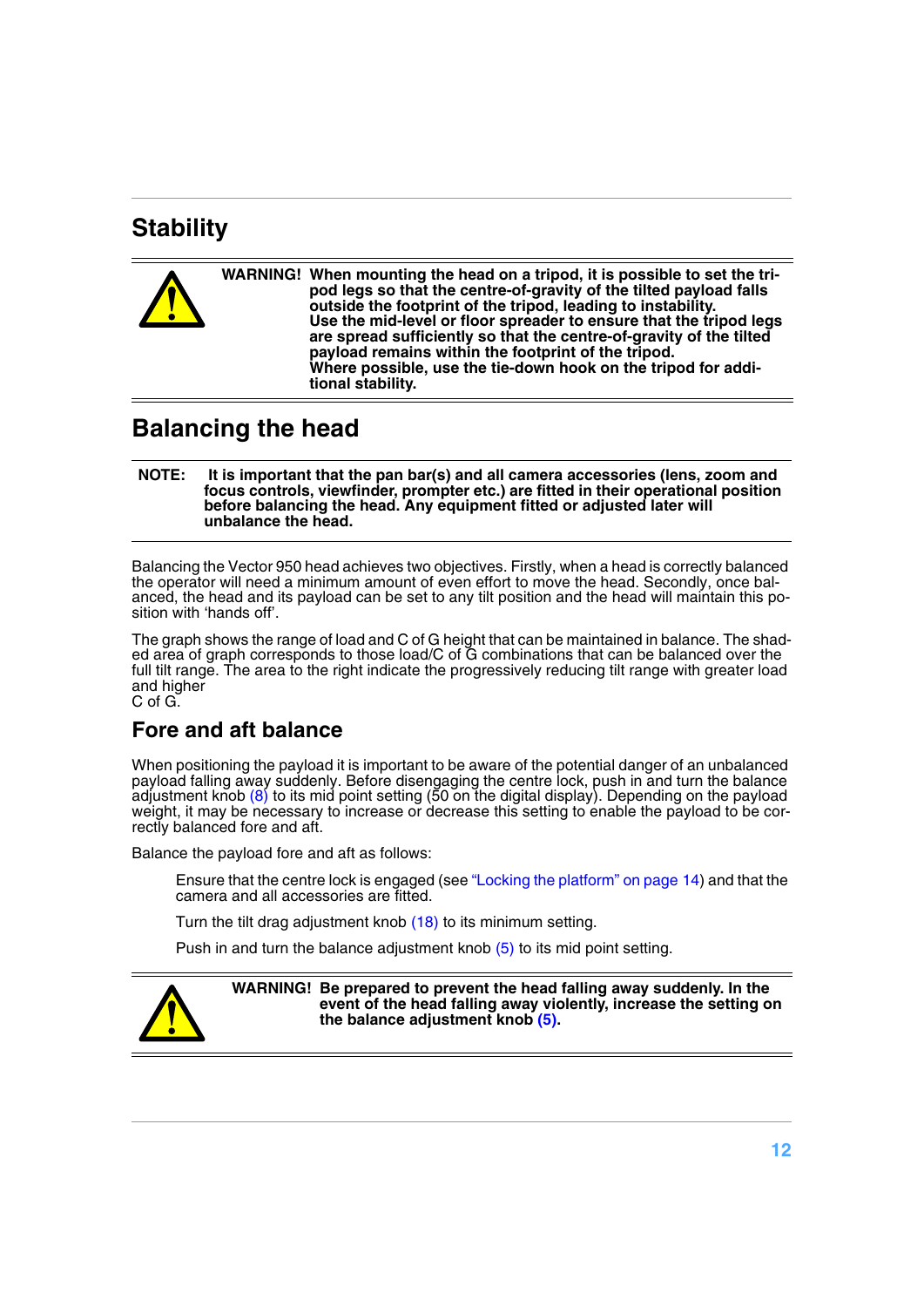Holding the pan bar to steady the platform, disengage the centre lock (see ["Locking the plat](#page-13-0)[form" on page 14](#page-13-0)).

Release the sliding plate clamp  $(16)$  and pull out the sliding plate adjustment knob  $(2)$  until it engages with the platform drive. Turn the knob to move the sliding plate fore and aft to achieve horizontal balance.

### **NOTE: The sliding plate is graduated to facilitate balancing. If the balance setting of the payload is known, turn the knob until that setting is reached.**

The horizontal balance is correct when no perceptible tilting force can be felt on the pan bar with the platform level. Apply the sliding plate clamp [\(16\)](#page-6-4) and push in the adjustment knob [\(2\)](#page-5-9) to its stowed position.

If there is insufficient movement in the sliding plate to achieve balance, reposition the wedge adaptor (see ["Repositioning the wedge adaptor" on page 19](#page-18-1)), refit the load and repeat the horizontal balancing procedure.

The sliding plate is graduated. Make a note of the position to facilitate rebalancing this particular payload.

### **Payload weight and C of G height adjustment**

When fore and aft balance has been achieved, carry out the payload weight and C of G height adjustment as follows:

### **NOTE: If the digital balance setting of the payload is known, push in and turn the balance knob [\(5\)](#page-5-0) until the digital display [\(11\)](#page-5-1) shows that setting.**

Using the pan bar, tilt the platform forward and backward. When correctly balanced, there should be no perceptible tilting force on the pan bar at any angle of tilt and the head should remain in any tilt position to which it is set.

### **NOTE: Setting the platform level will facilitate adjusting the balance setting**

If the head tends to fall away when the platform is tilted, set the platform level and push in and turn the balance adjustment knob [\(5\)](#page-5-0) clockwise to increase the balance setting. If the head tends to spring back to centre, set the platform level and push in and turn the balance adjustment knob [\(5\)](#page-5-0) counter-clockwise to decrease the balance setting.

When the payload weight and C of G height adjustment is complete, check that the fore and aft balance remains satisfactory. Re-adjust the position of the sliding plate if necessary.

The digital display [\(11\)](#page-5-1) will display the balance setting while balance is being adjusted. Make a note of the final setting to facilitate rebalancing this particular payload.

After balancing, exercise the head through both axes to confirm that it operates smoothly.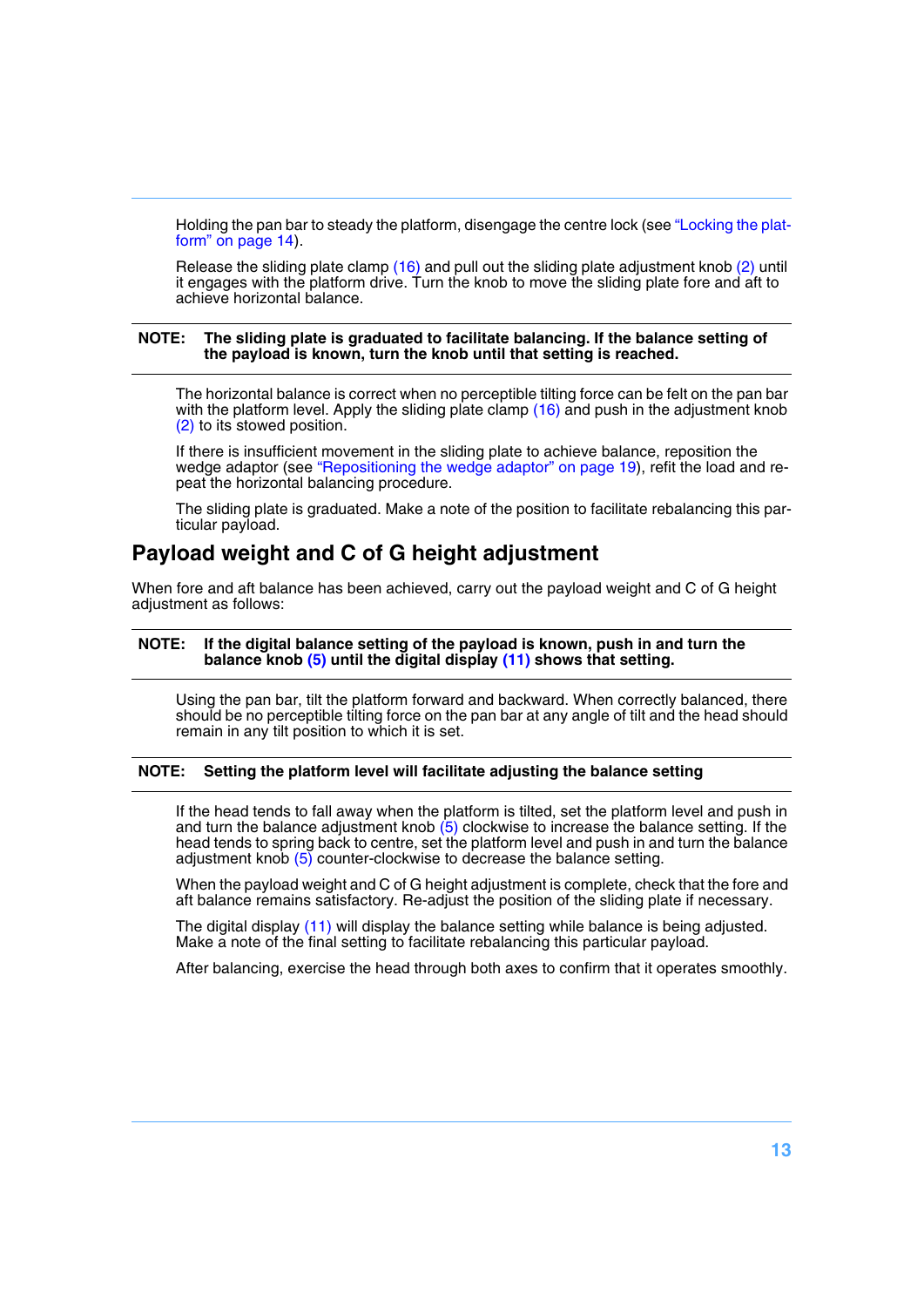# <span id="page-13-0"></span>**Locking the platform**

The centre lock mechanism is operated by a plunger on the right-hand side of the head. To en-gage the lock, hold the platform in the horizontal position and push the plunger [\(4\)](#page-5-5) inwards until it latches and the release lever  $(8)$  appears. Use the pan bar to rock the platform slightly whilst pushing the button.

To release the centre lock, rock the platform slightly and push down on the release lever  $(8)$ .

# <span id="page-13-1"></span>**Pan and tilt brakes**

The pan [\(7\)](#page-5-4) and tilt brakes [\(6\)](#page-5-3) are operated by levers on the right of the head. The brakes are applied by pushing the appropriate lever down and released by pulling the lever up.

The brakes should be applied whenever the camera is left unattended.

# <span id="page-13-2"></span>**Pan and tilt drag**

Both the pan and tilt mechanisms incorporate the Vinten thin film (TF) system to ensure smooth movement of the camera about these axes and are fitted with control knobs to adjust the drag setting.

Both drag knobs are provided with illuminated scales, graduated from 0 to 9. To illuminate the scales, press the button [\(12\)](#page-5-2). The light will go out after approximately 15 seconds.

The drag adjustment knobs are mounted on the left-hand side of the head. The smaller pan drag knob [\(19\)](#page-6-2) is on the front lower part of the main body, with the larger tilt drag knob [\(18\)](#page-6-1) in the centre on the tilt drag housing.

<span id="page-13-3"></span>To increase drag, turn the knob clockwise, towards a higher graduation. To decrease drag, turn the knob anti-clockwise, towards a lower graduation.The whip-pan facility is unaffected by the pan drag setting.



### <span id="page-13-5"></span><span id="page-13-4"></span>**Digital Display**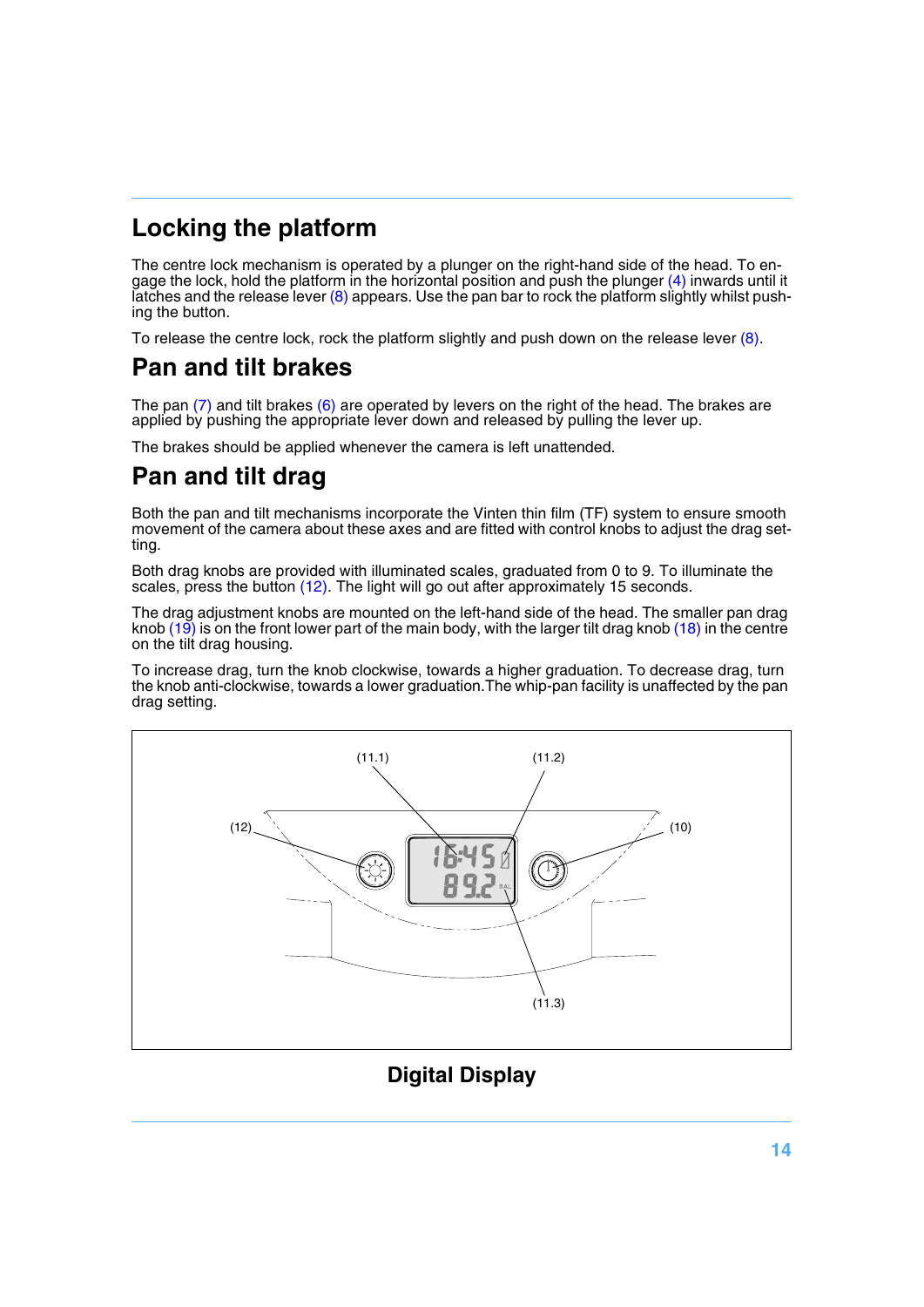# <span id="page-14-0"></span>**Digital display**

The digital display [\(11\)](#page-5-1) comprises a two-row LCD display. It has three modes of operation, selected by the buttons  $(10)(12)$  $(10)(12)$ . The display may be illuminated by pressing the illumination button  $(12)$ .

### <span id="page-14-1"></span>**Clock and stopwatch**

The top row of the display is a 24-hour clock [\(11.1\)](#page-13-3), which is always visible. This is the default mode. The bottom row is a stopwatch, counting in seconds and minutes from 00:00 to 59:59.

To set the clock:

Press both buttons [\(10\)](#page-5-11)[\(12\)](#page-5-2) momentarily. The hours display will flash.

Use the timer button [\(10\)](#page-5-11) to increment the hours.

Press the illumination button [\(12\)](#page-5-2). The minutes display will flash.

Use the timer button [\(10\)](#page-5-11) to increment the minutes.

Press the illumination button [\(12\)](#page-5-2) to exit and start the clock.

To display, start, stop or clear the stopwatch:

Momentarily pressing the timer button [\(10\)](#page-5-11) will display, start, stop or clear the stopwatch in that sequence.

### **Balance**

Balance mode is active any time the balance adjustment knob  $(5)$  is turned (unless the stopwatch is running) and remains active for 15 seconds after adjustment has finished. In this mode the bottom row shows the setting of the balance mechanism on a scale of 0.0 to 100.0 The BAL legend [\(11.3\)](#page-13-4) is also lit. The top row of the display shows the 24-hour clock.

### **Calibration**

This mode allows the balance display to be calibrated (see ["Balance mechanism digital display](#page-17-0)  [calibration" on page 18](#page-17-0)). It is activated by pressing and holding both buttons  $(10)(12)$  $(10)(12)$  for five seconds.

### **Low battery**



The low battery indicator [\(11.2\)](#page-13-5) will flash whenever the battery requires replacement (see ["Electronic unit battery replacement" on page 17](#page-16-0)).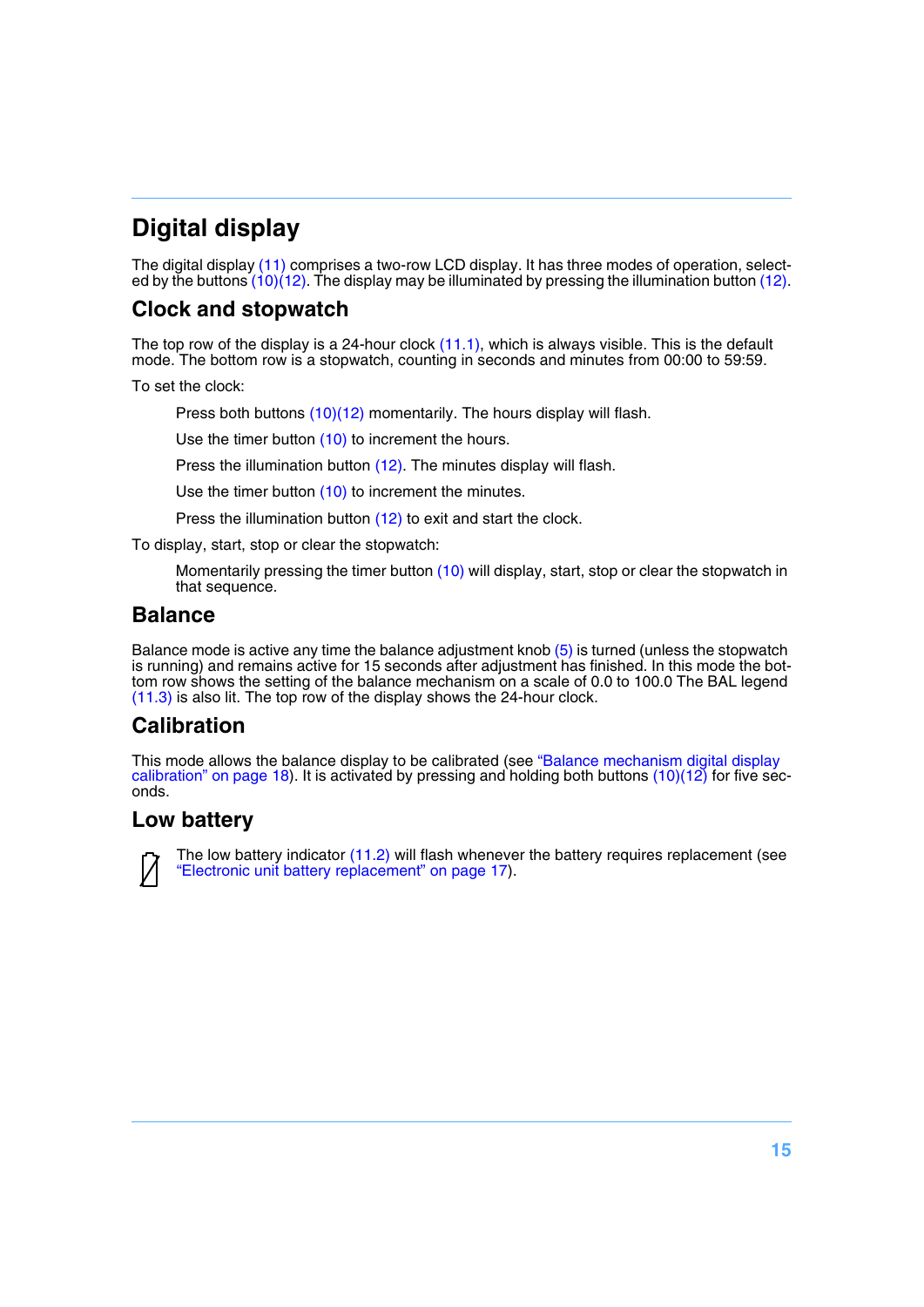# **Servicing**

# <span id="page-15-1"></span><span id="page-15-0"></span>**General**

The Vector 950 pan and tilt head is robustly made to high engineering standards and little attention is required to maintain serviceability save regular cleaning.

Refer to the appropriate section in the Maintenance Manual if any defect is apparent. Adjustments and repairs should be carried out only by a competent person.

# <span id="page-15-2"></span>**Routine maintenance**

Replace the electronic unit battery whenever the low battery indicator flashes.

During use, check the following:

Check the effectiveness of the pan and tilt brakes. Reset as necessary.

Check the effectiveness of the slide plate clamp. Reset as necessary.

Check the operation of the balance mechanism digital display and the illumination of the LCD, level bubble and drag knobs. Replace battery if necessary.

No further routine maintenance is required.

# <span id="page-15-3"></span>**Cleaning**

During normal use the only cleaning required should be a regular wipe over with a lint-free cloth. Dirt accumulated during storage or periods of disuse may be removed with a semi-stiff brush. Particular attention should be paid to the wedge location faces of the wedge adaptor.

### **NOTE: Use only detergent-based cleaners. DO NOT use solvent- or oil-based cleaners, abrasives or wire brushes to remove accumulations of dirt as these damage the protective surfaces**

Use out-of-doors under adverse conditions may require special attention and the head should be covered when not in use. Salt spray should be washed off using fresh water at the earliest opportunity. Sand and dirt act as an abrasive and should be removed using a semi-stiff brush or a vacuum cleaner.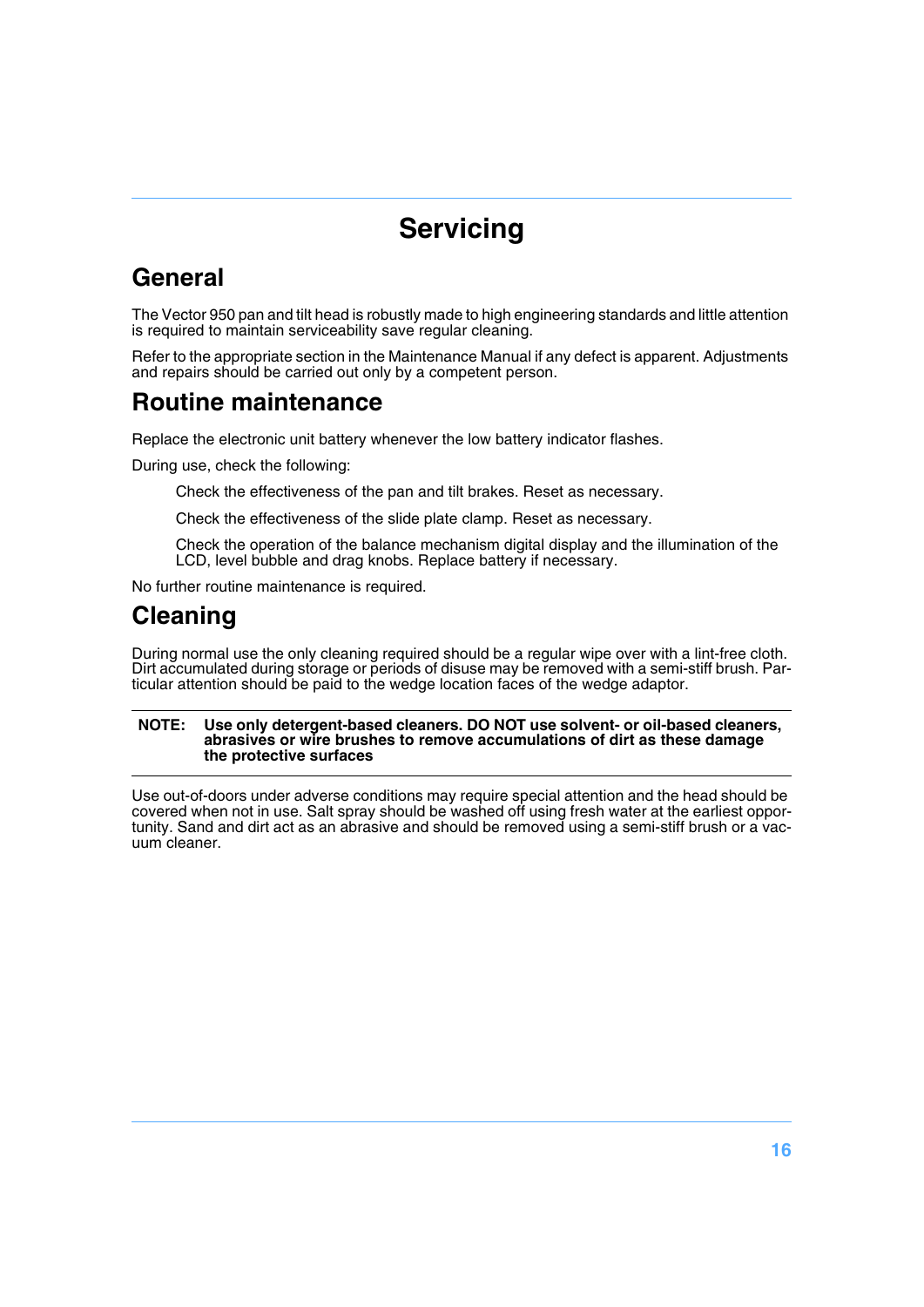# <span id="page-16-0"></span>**Electronic unit battery replacement**

The battery powers the digital display and illuminates the LCD, the level bubble and the drag knob scales.

The battery should be replaced whenever the low battery indicator flashes.

### **NOTE: Removal of the battery will not affect the calibration of the balance mechanism display.**

Prise out the battery cover [\(20\).](#page-16-1)

Pull the battery [\(20.1\)](#page-16-2) out of the battery compartment as far as the wiring will allow.

Pull the connector [\(20.2\)](#page-16-3) off the terminals of the old battery and push it onto the terminals of the new battery  $(20.1)$ .

Install the battery [\(20.1\)](#page-16-2) in the battery compartment, ensuring that the wiring is neatly stowed.

Refit the battery cover [\(20\).](#page-16-1)

Press the illumination button [\(12\)](#page-16-4) and ensure that the balance mechanism digital display (6), the level bubble (9) and drag knob scales (18, 19) are lit for approximately 15 seconds.

Turn the balance knob (5) and ensure that the balance display (11) is active for approximately 15 seconds.

Reset the clock (see ["Clock and stopwatch" on page 15](#page-14-1)).



### <span id="page-16-4"></span><span id="page-16-3"></span><span id="page-16-2"></span><span id="page-16-1"></span>**Electronic unit battery replacement**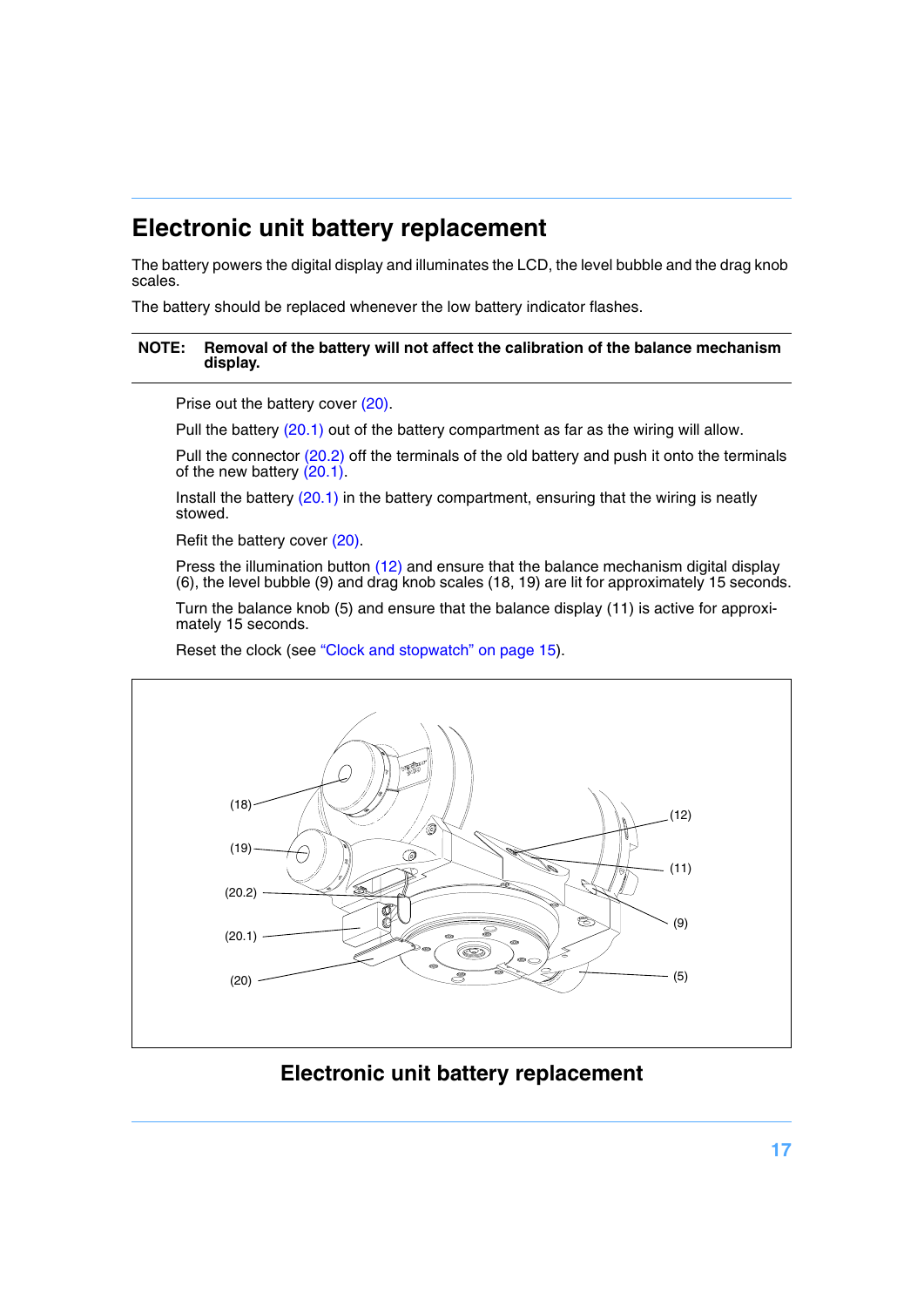# <span id="page-17-0"></span>**Balance mechanism digital display calibration**

The digital display [\(11\)](#page-17-1) indicates the setting of the balance mechanism on a scale of **0** (minimum setting) to **100** (maximum setting). In the unlikely event of this system requiring calibration, proceed as follows:

### **NOTE: If more than five minutes is allowed to elapse before completion, the system will shut down and revert to its previous settings.**

Level the platform and apply centre lock [\(4\).](#page-17-2)

Press and hold both buttons [\(10\)](#page-17-3)[\(12\)](#page-17-4) until CAL is displayed on the top row of the display.

Push in and turn the balance knob  $(5)$  counterclockwise until its minimum end stop is reached, then turn back two full turns. The bottom row of the display will flash 0.

Press and release the timer button [\(10\).](#page-17-3) The bottom row of the display will flash 100.

Push in and turn the balance knob [\(5\)](#page-17-5) clockwise until its maximum end stop is reached, then turn back two full turns.

Press and release the timer button [\(10\).](#page-17-3) Calibration is now complete and the display will revert to the default clock mode.

<span id="page-17-2"></span>After calibration, rebalance the head (see ["Balancing the head" on page 12\)](#page-11-1).



### <span id="page-17-5"></span><span id="page-17-4"></span><span id="page-17-3"></span><span id="page-17-1"></span>**Balance mechanism digital display calibration**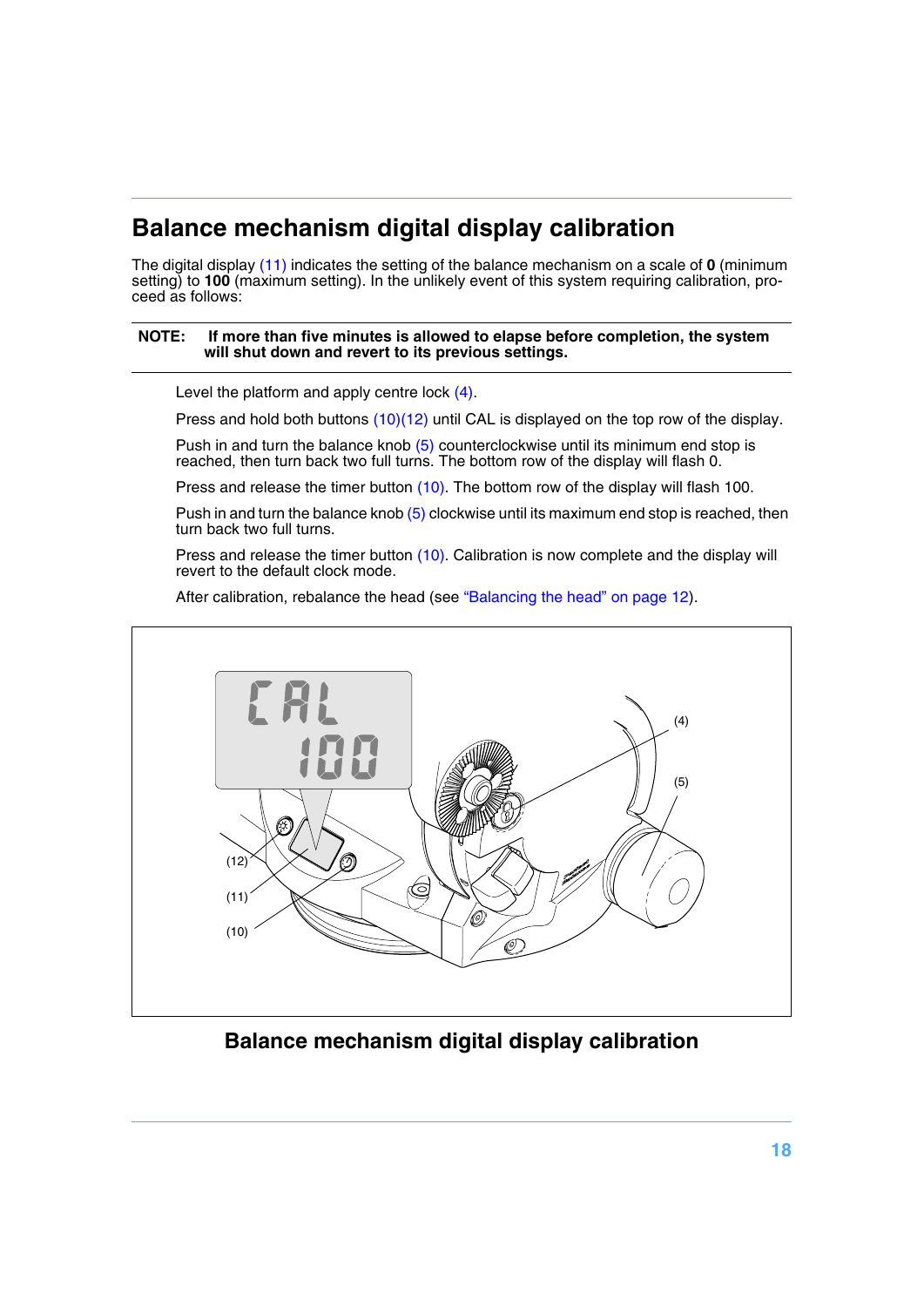# <span id="page-18-0"></span>**Adjustments**

To enable the payload to be correctly balanced, the wedge adaptor may require repositioning.

The following adjustments may be necessary after prolonged use:

The platform slide clamp may require adjustment.

The pan and tilt brakes may require adjustment.

### <span id="page-18-1"></span>**Repositioning the wedge adaptor**

The wedge adaptor [\(14\)](#page-5-7) is secured by four cap head screws [\(15\)](#page-5-14) which pass through the wedge adaptor into the sliding plate  $(13)$ . The wedge adaptor may be fitted in three positions.



### **WARNING! Overlong screws will prevent the sliding plate from operating. Always use the screws provided (M6 x 30 mm).**

To reposition the wedge adaptor:

Engage the centre lock (see ["Locking the platform" on page 14\)](#page-13-0) and remove the payload.

Hold the body of the wedge adaptor [\(14\)](#page-5-7) and use a 4 mm hexagon wrench to remove four securing screws [\(15\).](#page-5-14)

Reposition the wedge adaptor  $(14)$  on the sliding plate  $(13)$ , ensuring that the narrow end of the wedge adaptor faces forwards

<span id="page-18-3"></span><span id="page-18-2"></span>Insert the four screws [\(15\)](#page-5-14) in the holes in the wedge adaptor and tighten..



### <span id="page-18-4"></span>**Platform slide clamp adjustment**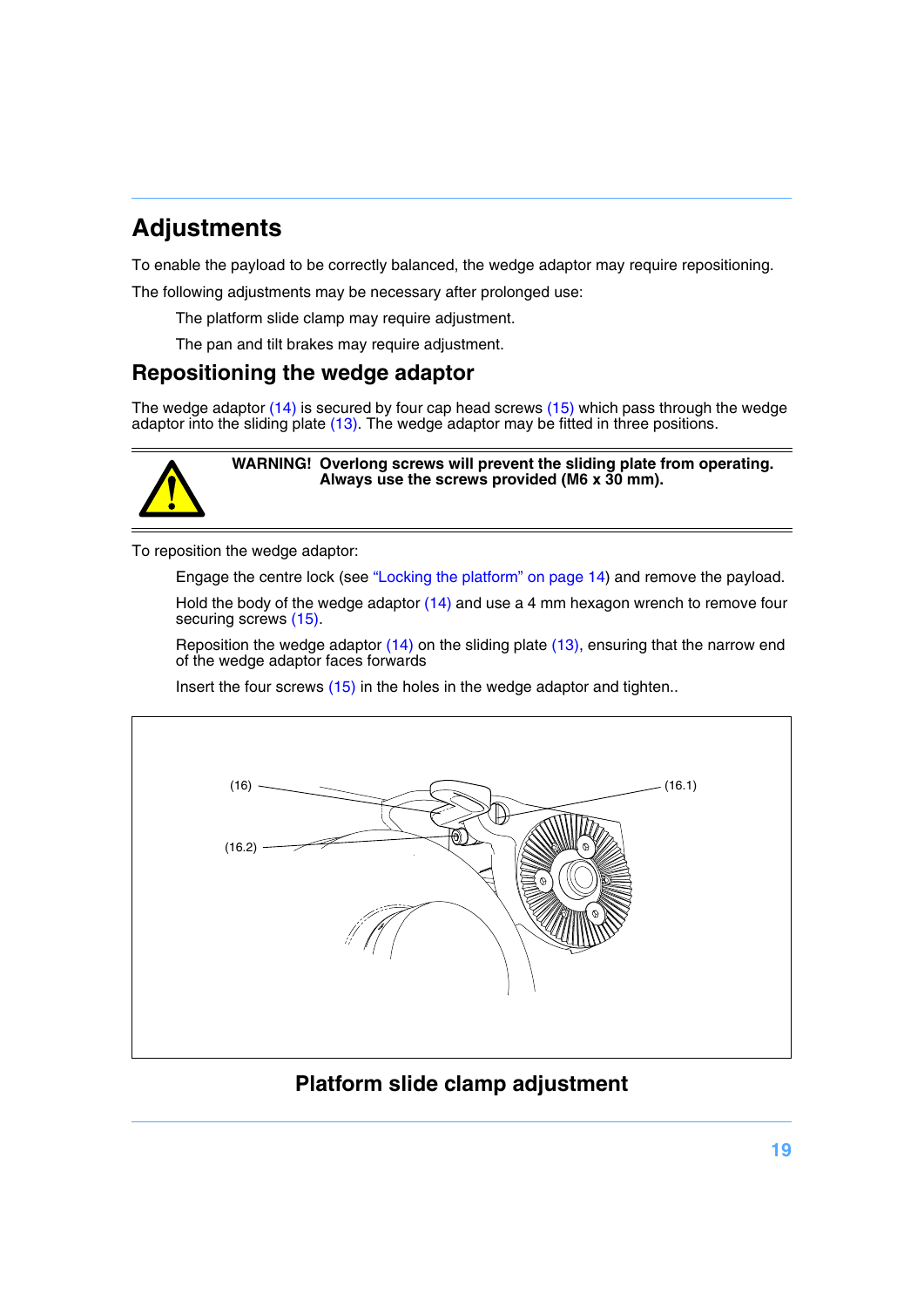### <span id="page-19-0"></span>**Platform slide clamp adjustment**

The platform slide clamp should be set so that, in the up or clamped position it prevents the platform slide from being moved, while in the down or released position it allows free adjustment of the slide. To adjust the clamp, proceed as follows:

Pull the slide clamp lever [\(16\)](#page-18-2) fully upwards.

Slacken the clamp screw [\(16.2\).](#page-18-3)

Turn the slotted shaft [\(16.1\)](#page-18-4) fully clockwise to apply the clamp.

Tighten the clamp screw [\(16.2\).](#page-18-3)

Move the lever over its full range and ensure that, in the clamped position, it prevents the slide from being moved, while in the released position it allows free adjustment of the slide. Re-adjust if necessary.

### <span id="page-19-1"></span>**Pan and tilt brake adjustment**

The pan  $(7)$  and tilt brakes  $(6)$  are operated by levers on the right of the head. The brakes are applied by pushing the appropriate lever down and released by pulling the lever up.

If the brakes become ineffective, adjustment should be carried out by qualified personnel in accordance with the Maintenance Manual (Publication Part No. V3996-4990).